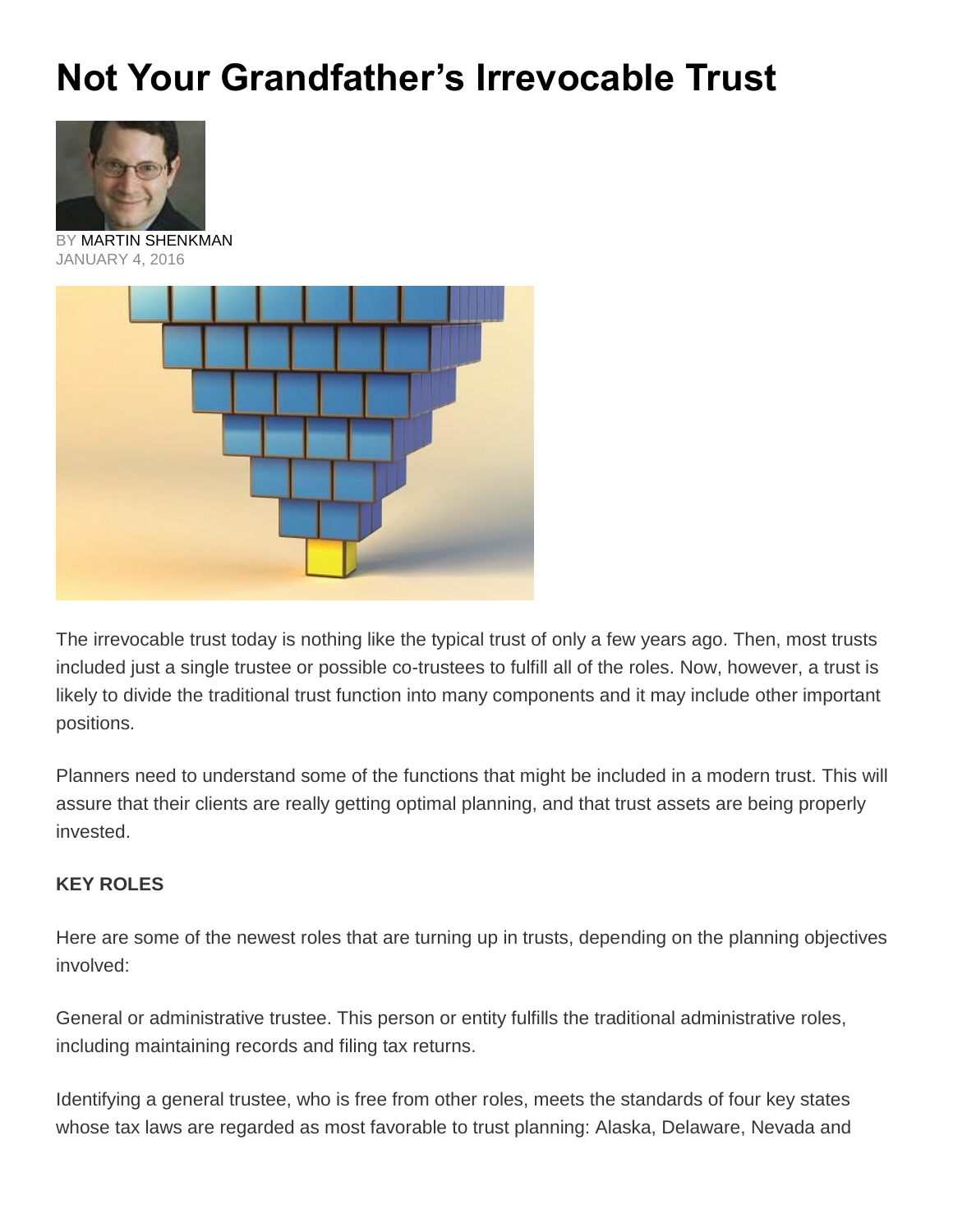South Dakota. They are among 16 states that permit a client to create a trust, be a beneficiary of the trust and have trust assets outside the estate and yet be unreachable by creditors.

Investment trustee. Certain states, including the key four, permit a trust to designate a person to be in charge of investments. This is known as a directed trust. It is critically important for planners to understand this mechanism. It can enable a client to set up a trust in a friendly jurisdiction but hold private equity (such as a family business) and continue to work with his or her investment manager.

Distribution committee. A separate fiduciary or group of fiduciaries can be empowered to make distribution decisions. Because distributions are a tax sensitive power, however, it can be preferable to leave this power in the hands of an independent institution.

Trusts protector. This is a separate fiduciary position that often holds powers to fire and replace trustees and to change the governing law and location of the trust. These can be significant powers. The protector is a relatively new concept, and there have been many differences in the titles used and powers granted.

## **ADDITIONAL POSITIONS**

Besides slicing and dicing the traditional trustee function into multiple roles, modern trusts can include a variety of additional positions and functions. Here are some of them:

Loan director. A person can be granted the power to make loans to the settlor, the person who created the trust. This odd power can help characterize the trust as a grantor trust for income-tax purposes. That causes all trust income to be taxed to the settlor, and this can be a valuable tax and asset protection provision.

Substitutor. A person, typically the settlor, can be given the right to swap assets of the trust for property of equivalent value. This is a valuable mechanism that can enable the settlor to swap highly appreciated assets held in the trust for cash. This can be important in positioning assets so that they will qualify for a basis step-up upon the client's death.

Charitable selector. This person is granted the power to add a charitable beneficiary to the class of beneficiaries.

Adding beneficiaries. Some trust might give a person the right to name additional beneficiaries. Why might this type of power be granted? Say a client wants to remove assets from her estate but is concerned that she might need access to them in the future.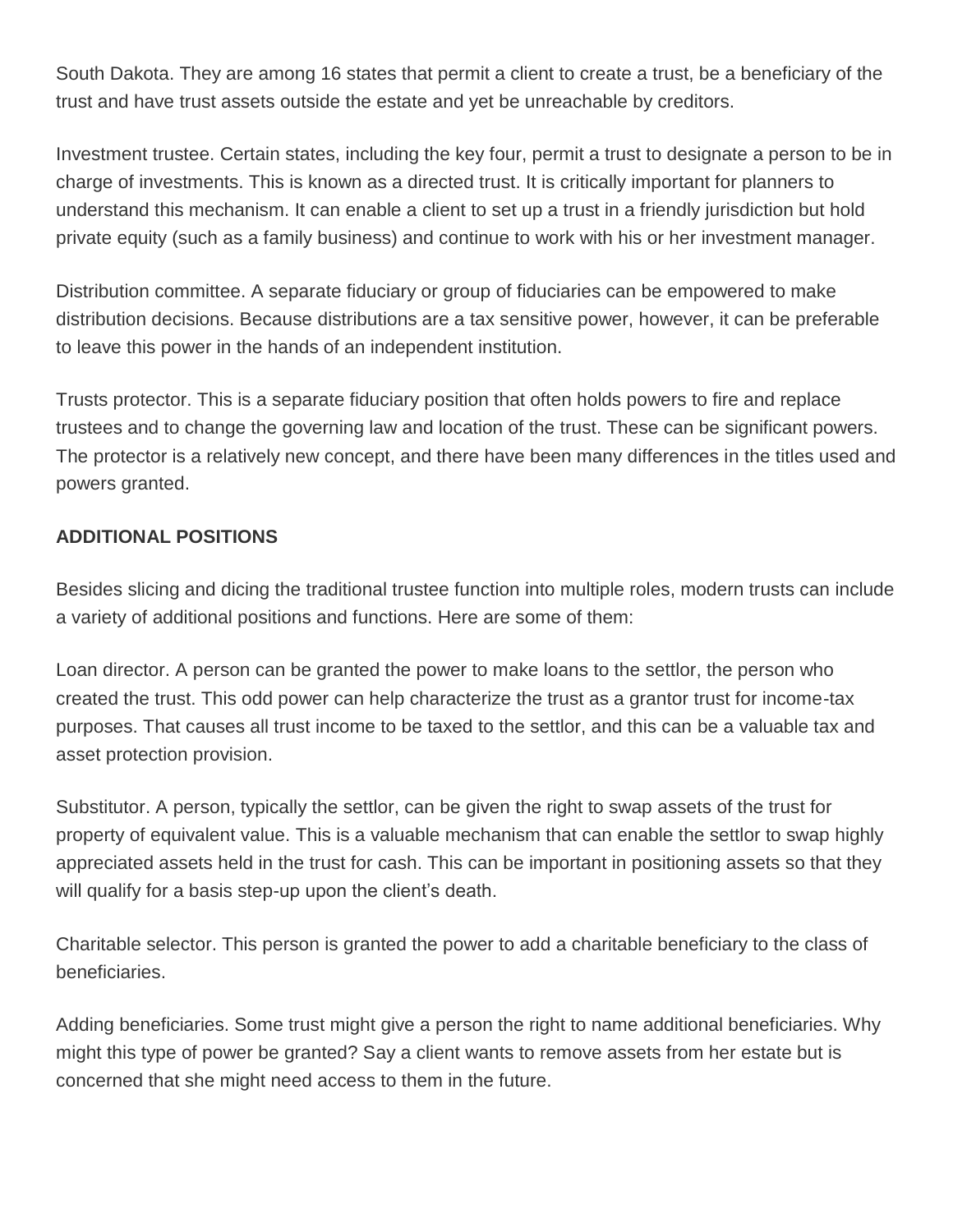One approach: The client can create a trust for all her intended beneficiaries, initially excluding herself. A friend might be granted the power to add the descendants of the settlor's grandparents as beneficiaries of the trust.

In the future, if the client needs access to the assets in the trust, the power holder could exercise the power and name her a beneficiary.

## **OTHER CONCEPTS**

There are a number of other commonly used modern trust concepts that complement some of the above positions and also add more flexibility to trust planning.



Decanting. This is the right to pour an existing trust into a new trust. Doing so can permit the revision and improvement of the trust document to modernize it, change administrative provisions and more.

While about 20 states have laws that permit decanting, it can be quite advantageous to include decanting, merger and similar provisions in the trust document itself. That might offer more flexibility than a particular state's laws permit.

In the past, trusts were almost universally created in the state where the settlor lived. There can be significant legal and tax benefits, however, in creating or moving a trust to a state with more favorable trust or tax laws.

Change in situs and governing law. Including this provision can make it easier to move the trust from, for example, a high-tax state to a low-tax state. Since one can never be certain what might occur in any particular state in the future, including this flexibility into the trust document can be advantageous. Power of appointment. This is another important right found in some trusts. It grants an individual the right to designate where assets held in a trust will eventually be distributed.